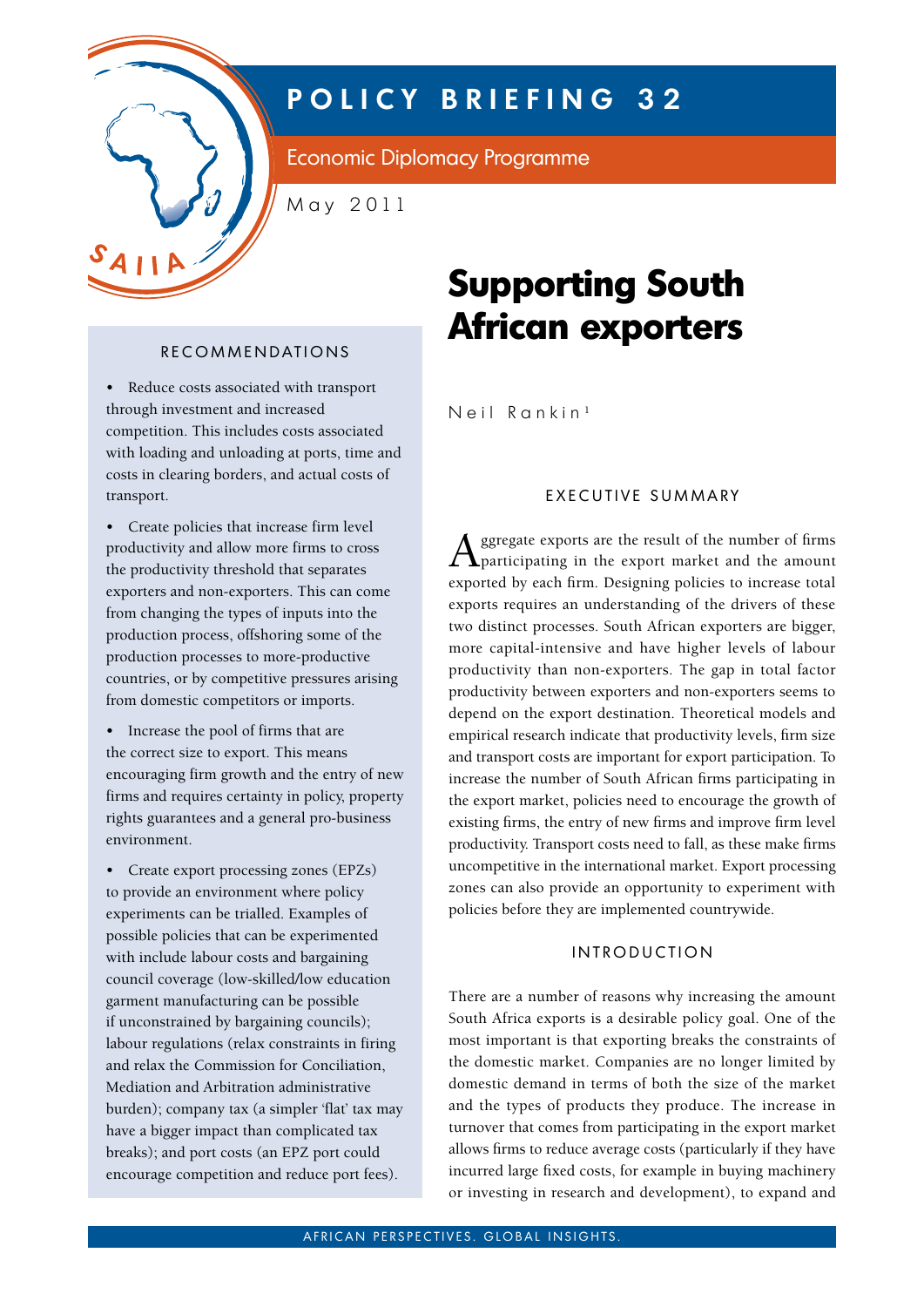employ more people, and to be more profitable. Furthermore, exporting allows for specialisation and increases in productivity through interactions with other more-productive international firms.<sup>2</sup> This can all lead to increased employment and higher average incomes.

Policy debates do not often give thought to what increasing exports actually means. Aggregate total exports is the sum of the exports of individual firms. There are two components that make up aggregate exports: whether a firm participates in the export market; and, should it participate, how much a firm exports. The determinants of these may be different and it is important to reflect on what policy should aim to do: increase the number of exporters; or get existing exporters to export more; or both. To determine which of these aims is most desirable, and how policy would achieve this, it is important to know what exports currently look like at the firm level, and which factors are associated with its export participation and the amount exported.

Increasing the number of exporters and the amount a firm exports are both desirable outcomes. It thus makes sense to focus on increasing the pool of exporting firms, through encouraging the establishment of new firms and encouraging existing firms to enter the export market, and on increasing the amount exported by encouraging entry into new markets. Since export participation is significantly related to firm level productivity and to the transport costs that firms face, policies that increase productivity and reduce transport costs are important.

### SOME STYLISED FACTS ABOUT **EXPORTERS**

A number of stylised facts related to exports at the firm level have emerged owing to increasing availability of such data across a number of countries. Most is known about US firms – exporters are larger, are more productive (in terms of both labour productivity and total factor productivity or TFP), pay more, and are more skill-intensive and capital-intensive than nonexporters.3 Only 4% of all US firms and only 18% of manufacturing firms export. Aggregate exports

are concentrated; the top 10% of exporting firms in the US accounted for 96% of total US exports. The average exporting firm exports very little, concentrated in a limited number of products, to a small number of destinations.

The picture for South Africa, despite limited firm level data, seems similar. Exporters are bigger, more capital-intensive, have higher levels of labour productivity and, in addition, are more likely to be foreign owned.<sup>4</sup> The gap in TFP between exporters and non-exporters seems to differ depending on the export destination. Southern African Development Community (SADC) exporters have similar levels of TFP to non-exporters, and TFP levels for firms exporting outside SADC are higher than non-exporting firms.<sup>5</sup> The typical exporting firm exports less than 10% of its output. Both rates of export participation and the amount exported are below comparator countries such as Malaysia and China.<sup>6</sup>

One possible explanation for the similarities between South African and US exporters may lie in the similarities between the economies. Both have relatively large domestic markets, relatively small neighbouring markets and both are geographically far from the markets of developed countries. Other possible explanations are that the markets for the types of products South African firms export internationally may be limited, or that exporting to these markets is only occasional (ie international distributors or firms approach South African firms for once-off deliveries), or that firms use these markets merely as a 'vent-for-surplus'.

#### **IMPORTANT FACTORS FOR EXPORTING**

Theoretical models and empirical observation suggest a number of important factors to consider for exporting at the firm level. The first is that there are sunk costs to entry into the export market. These are non-recoverable costs that are incurred regardless of whether a firm then participates in the export market. Examples of these include travelling to the destination country to establish the suitability of the market,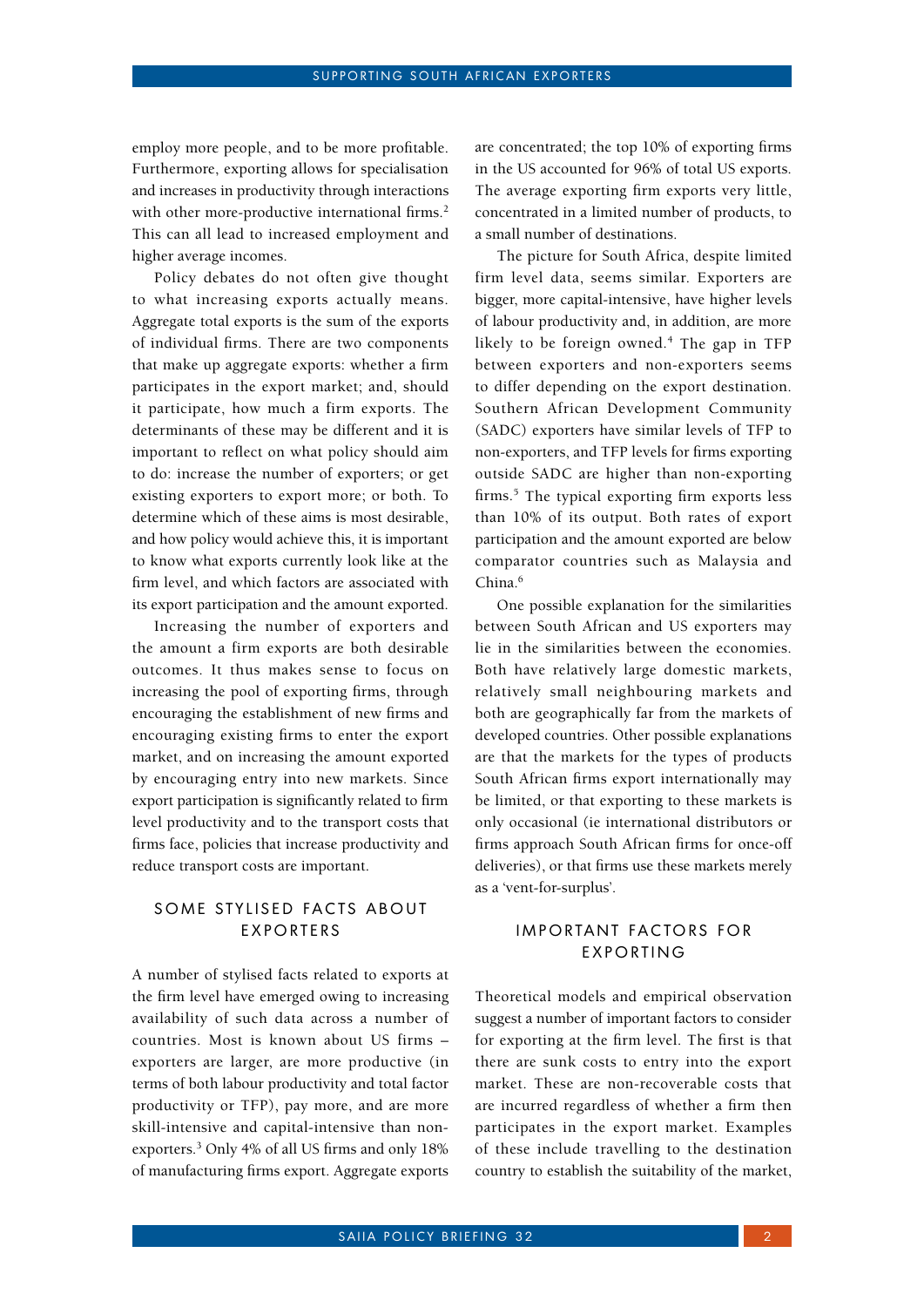creating distributional networks and advertising the product, and reaching some accreditation level. These costs act as a barrier to entry and can cause firms to continue participating in the export market, even if it is currently not profitable, to avoid incurring these costs again should they have to re-enter. There may also be additional sunk costs associated with entry into different export markets.

The second factor is transport costs. These are usually a per unit cost and although there may be some economies of scale in, for example, filling up a container, these transport costs are added to the cost of production of each item. High transport costs therefore make products less competitive in regional and international markets. The gap between South African rail costs and best practice costs is minimal. However, South African road transport costs are 12% more expensive than international best practice costs.<sup>7</sup> The large market share of road transportation compared with rail has a significant impact on overall freight costs. In addition, South African port charges are considerably higher than the international norm.8 The 21% price gap between South African container shipping and international best practice is due to local port policy. South African firms that export through 'traditional' means (domestic ground transport and then by sea) are disadvantaged compared with their international competitors in at least three ways. Firstly, they are more likely to use road rather than rail. Per kilometre costs for road transport are generally more expensive than those for rail, but firms choose road transport rather for its reliability and flexibility, and South African road costs are more expensive than international best practice. Secondly, port costs are relatively high. Thirdly, given South Africa's geographical position, its goods have to travel further. Even if per kilometre costs were comparable, overall transport costs would be generally higher than those of competitors. This means that South African firms have to produce at significantly lower costs with higher productivity to be competitive in international markets. In addition, the incentive is to export high-value products where per unit transport costs are a relatively low proportion of

the final price. These types of products require relatively skilled (and higher paid) workers,<sup>9</sup> who are scarce in South Africa.

The third important factor to consider for exporting is foreign market characteristics. These include demand factors and competition, which have implications for the type of product produced, the technology chosen to make the product and, ultimately, firm level and labour productivity (including labour demand).

#### WHAT THIS MEANS FOR **EXPORTING**

In a practical sense these factors suggest that two things are important for encouraging exporting. The first is that firm level productivity is important. This is required as firms have to overcome transport costs and still be able to price competitively if they are price takers on the world market.

The second is that the size of the firm (in terms of employment) is strongly associated with export participation. Scale is needed to be able to overcome the sunk costs associated with export participation. More employment allows for specialisation, including in administrative roles. Exporting can be an administratively intensive activity. It requires dedicated people within the company to liaise with foreign clients, track shipments and engage in other exportspecific tasks. Among South African firms, the size threshold for entry into the export market seems to be between 50 and 100 employees.<sup>10</sup> Firms smaller than this are unlikely to become successful exporters. However, in this size range of 50 to 100 employees, other regulations such as those associated with employment equity and procurement, which often have significant associated costs, also start to become applicable.

There are three direct implications for policy arising out of this size-exporting relationship. Firstly, policies and programmes that are designed to help firms with less than 50 employees enter the export market are ineffectual, since these firms do not have the scale to become successful exporters. Secondly, creating more exporters requires creating a larger pool of